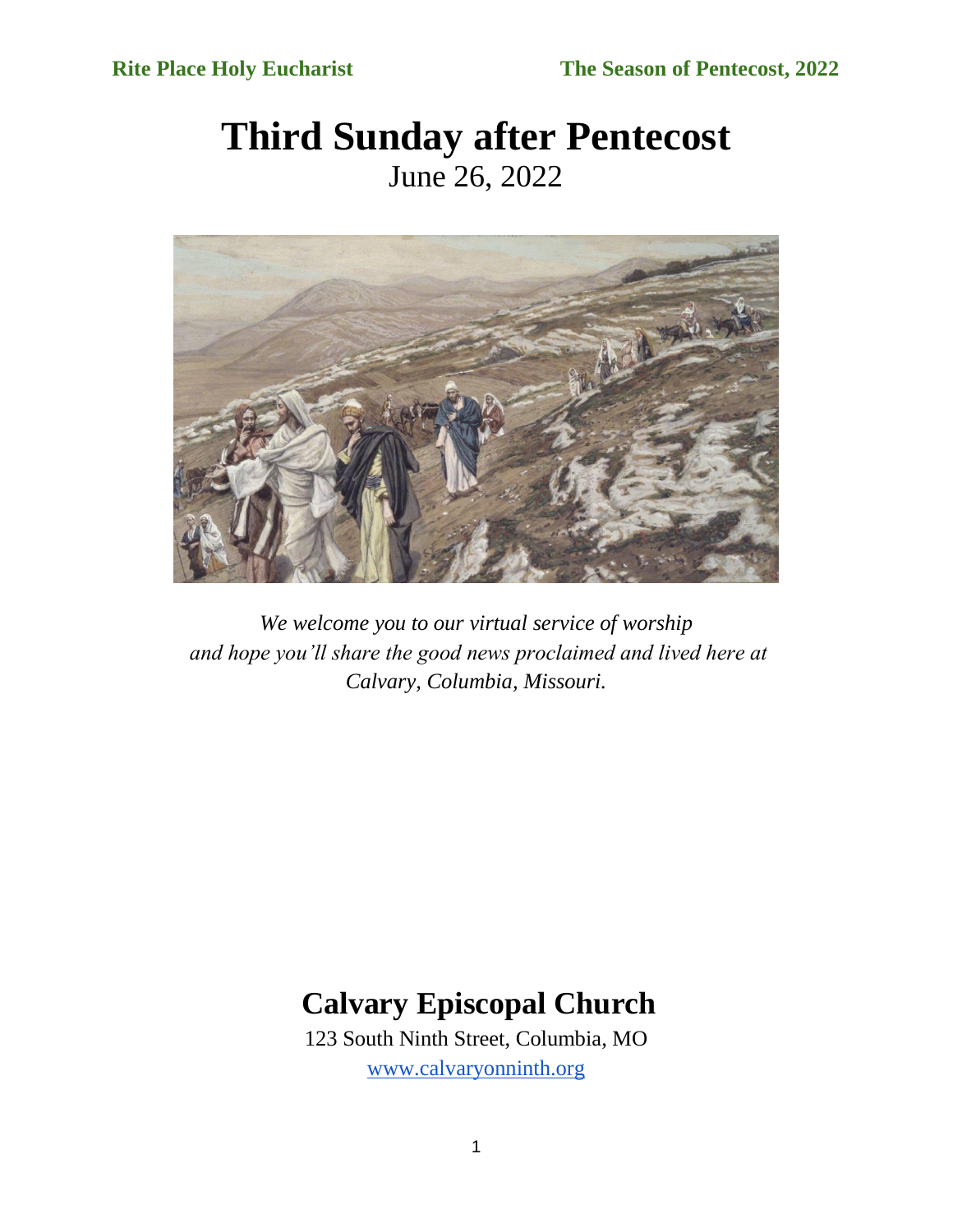*Welcome to Calvary Episcopal Church in Columbia, MO. We're so glad you've joined us to worship during the Season after Pentecost.*

# **THE LITURGY OF THE WORD**

# **The Salutation**

*The Celebrant says*

Blessed be the God of our salvation. **People: Who bears our burdens and forgives our sins.**

# **Collect of the Day**

| Officiant: | God be with you.   |
|------------|--------------------|
| People:    | And also with you. |
| Officiant: | Let us pray.       |

Almighty God, you have built your Church upon the foundation of the apostles and prophets, Jesus Christ himself being the chief cornerstone: Grant us so to be joined together in unity of spirit by their teaching, that we may be made a holy temple acceptable to you; through Jesus Christ our Lord, who lives and reigns with you and the Holy Spirit, one God, for ever and ever.

# **People: Amen.**

# **The First Reading**

Lector: A reading from 1 Kings.

The Lord said to Elijah, "Go, return on your way to the wilderness of Damascus; when you arrive, you shall anoint Hazael as king over Aram. Also you shall anoint Jehu son of Nimshi as king over Israel; and you shall anoint Elisha son of Shaphat of Abel-meholah as prophet in your place."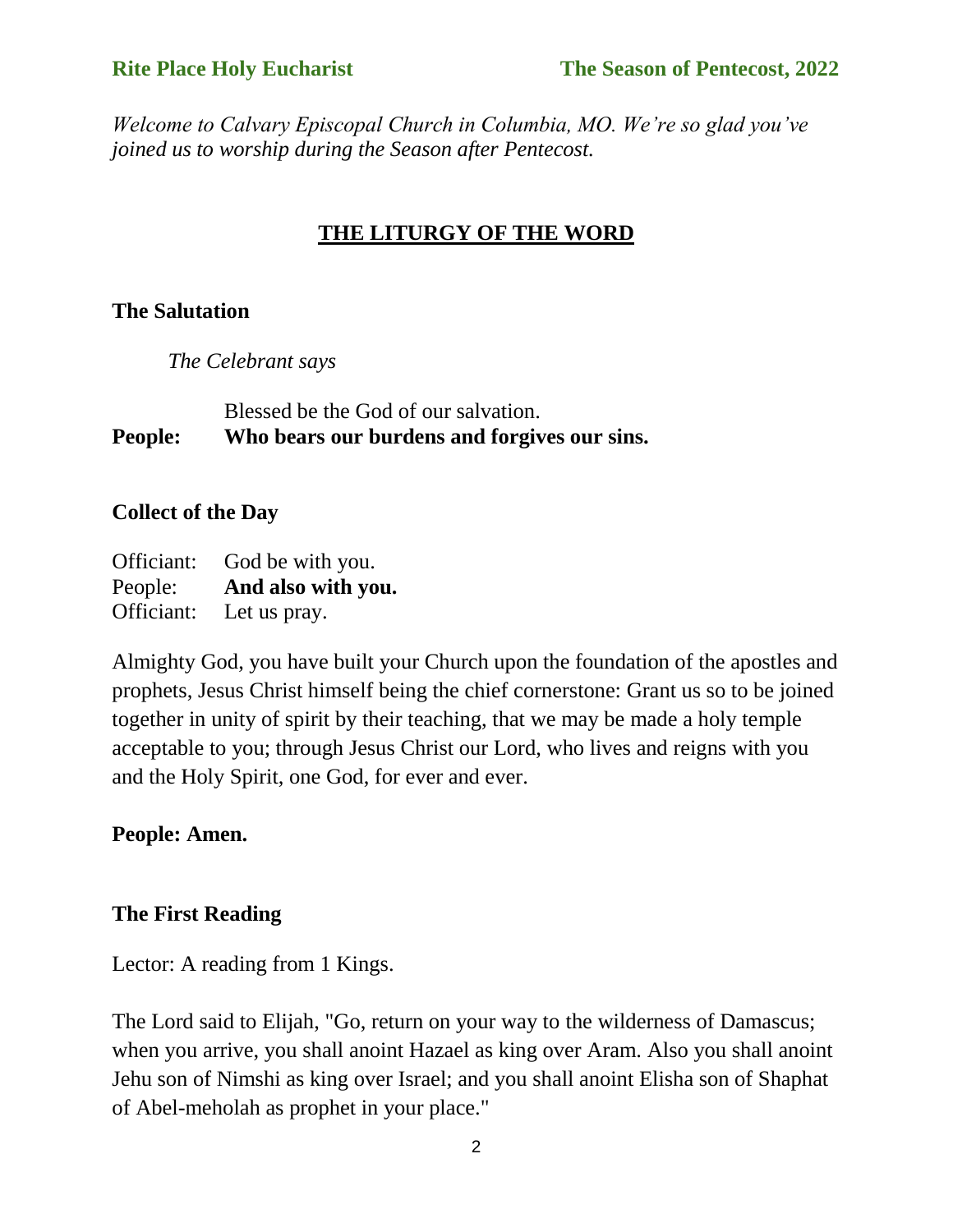So he set out from there, and found Elisha son of Shaphat, who was plowing. There were twelve yoke of oxen ahead of him, and he was with the twelfth. Elijah passed by him and threw his mantle over him. He left the oxen, ran after Elijah, and said, "Let me kiss my father and my mother, and then I will follow you." Then Elijah said to him, "Go back again; for what have I done to you?" He returned from following him, took the yoke of oxen, and slaughtered them; using the equipment from the oxen, he boiled their flesh, and gave it to the people, and they ate. Then he set out and followed Elijah, and became his servant. (19:15-16, 19-21)

Lector: Hear what the Spirit is saying to God's people. People: **Thanks be to God.**

# **The Response**

Lector: The Psalm appointed for today is Psalm 16. *We will read it in unison.*

> 1 Protect me, O God, for I take refuge in you; \* I have said to the Lord, "You are my Lord, my good above all other." 2 All my delight is upon the godly that are in the land, \* upon those who are noble among the people. 3 But those who run after other gods \* shall have their troubles multiplied. 4 Their libations of blood I will not offer, \* nor take the names of their gods upon my lips. 5 O Lord, you are my portion and my cup; \* it is you who uphold my lot. 6 My boundaries enclose a pleasant land; \* indeed, I have a goodly heritage. 7 I will bless the Lord who gives me counsel; \* my heart teaches me, night after night. 8 I have set the Lord always before me; \*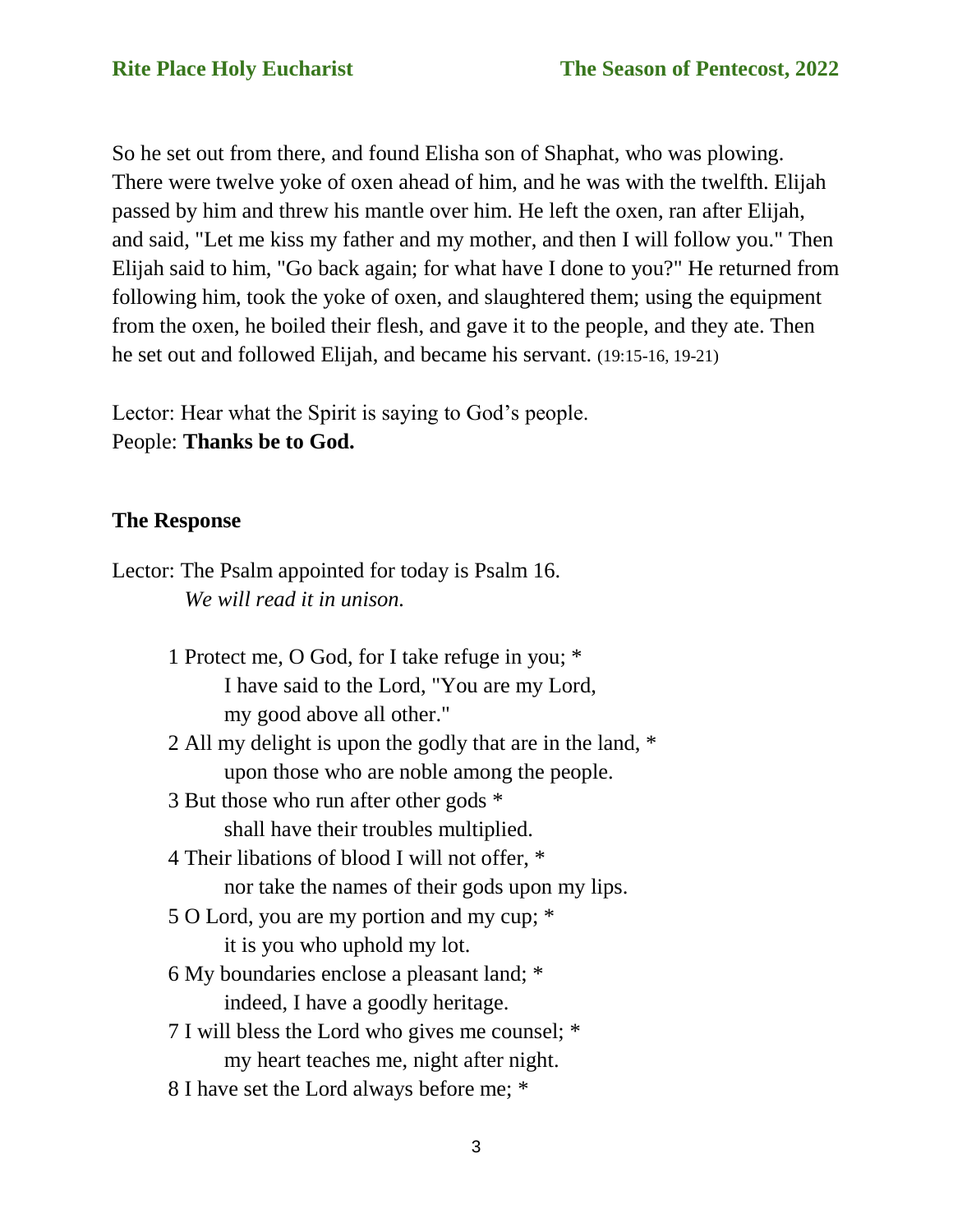because he is at my right hand I shall not fall. 9 My heart, therefore, is glad, and my spirit rejoices; \* my body also shall rest in hope. 10 For you will not abandon me to the grave, \* nor let your holy one see the Pit. 11 You will show me the path of life; \* in your presence there is fullness of joy, and in your right hand are pleasures for evermore.

# **The Second Reading**

Lector: A reading from Galatians.

For freedom Christ has set us free. Stand firm, therefore, and do not submit again to a yoke of slavery.

For you were called to freedom, brothers and sisters; only do not use your freedom as an opportunity for self-indulgence, but through love become slaves to one another. For the whole law is summed up in a single commandment, "You shall love your neighbor as yourself." If, however, you bite and devour one another, take care that you are not consumed by one another.

Live by the Spirit, I say, and do not gratify the desires of the flesh. For what the flesh desires is opposed to the Spirit, and what the Spirit desires is opposed to the flesh; for these are opposed to each other, to prevent you from doing what you want. But if you are led by the Spirit, you are not subject to the law. Now the works of the flesh are obvious: fornication, impurity, licentiousness, idolatry, sorcery, enmities, strife, jealousy, anger, quarrels, dissensions, factions, envy, drunkenness, carousing, and things like these. I am warning you, as I warned you before: those who do such things will not inherit the kingdom of God.

By contrast, the fruit of the Spirit is love, joy, peace, patience, kindness, generosity, faithfulness, gentleness, and self-control. There is no law against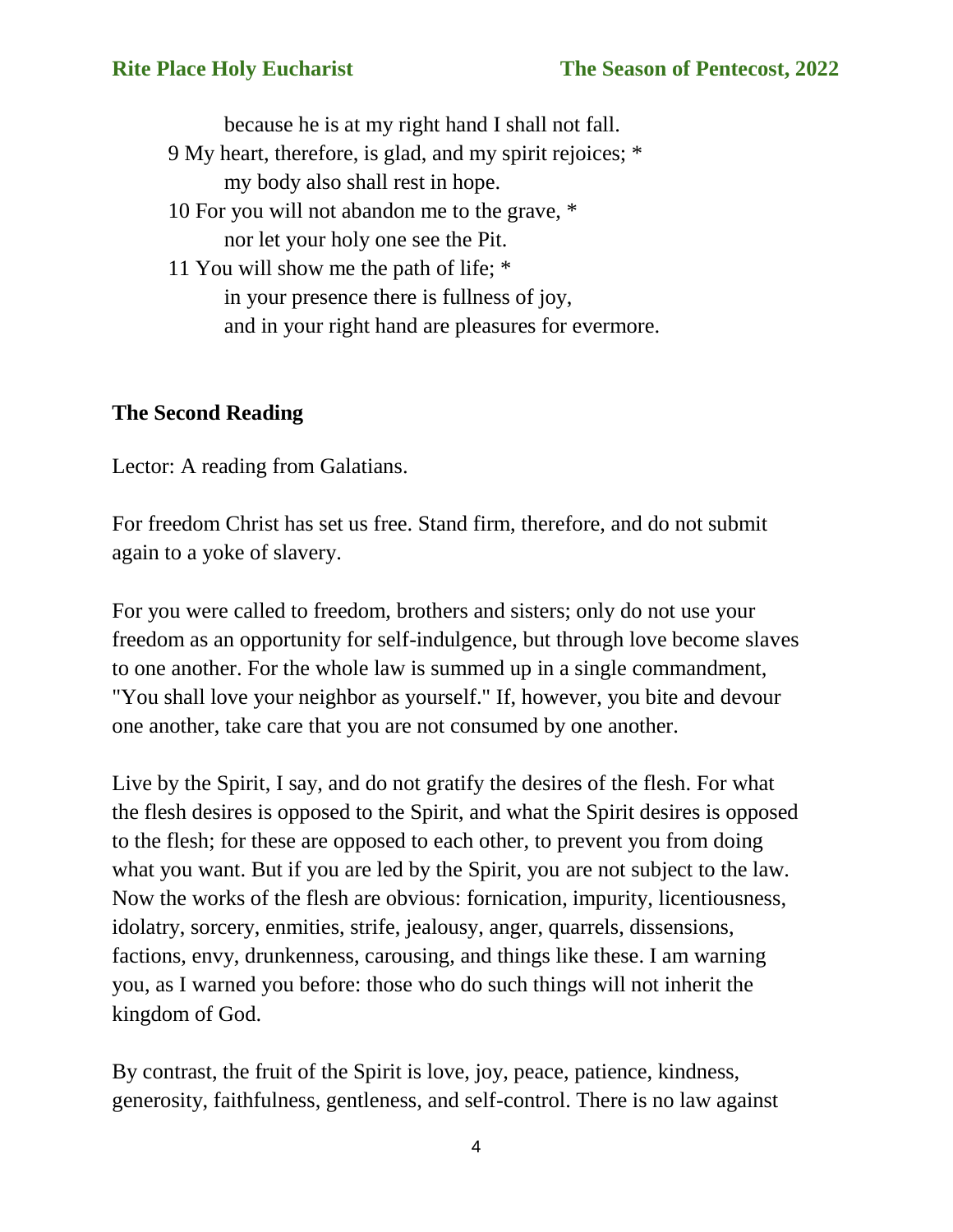such things. And those who belong to Christ Jesus have crucified the flesh with its passions and desires. If we live by the Spirit, let us also be guided by the Spirit. (5:1, 13-25)

Lector: Hear what the Spirit is saying to God's people. People: **Thanks be to God.**

# **The Gospel**

Deacon or priest: The Holy Gospel of our Lord Jesus Christ according to Luke. People: **Glory to you, Lord Christ.**

When the days drew near for Jesus to be taken up, he set his face to go to Jerusalem. And he sent messengers ahead of him. On their way they entered a village of the Samaritans to make ready for him; but they did not receive him, because his face was set toward Jerusalem. When his disciples James and John saw it, they said, "Lord, do you want us to command fire to come down from heaven and consume them?" But he turned and rebuked them. Then they went on to another village.

As they were going along the road, someone said to him, "I will follow you wherever you go." And Jesus said to him, "Foxes have holes, and birds of the air have nests; but the Son of Man has nowhere to lay his head." To another he said, "Follow me." But he said, "Lord, first let me go and bury my father." But Jesus said to him, "Let the dead bury their own dead; but as for you, go and proclaim the kingdom of God." Another said, "I will follow you, Lord; but let me first say farewell to those at my home." Jesus said to him, "No one who puts a hand to the plow and looks back is fit for the kingdom of God." (9:51-62)

Deacon or priest*:* The Gospel of the Lord. People: **Praise to you, Lord Christ.**

# **Holy Conversation on the Word**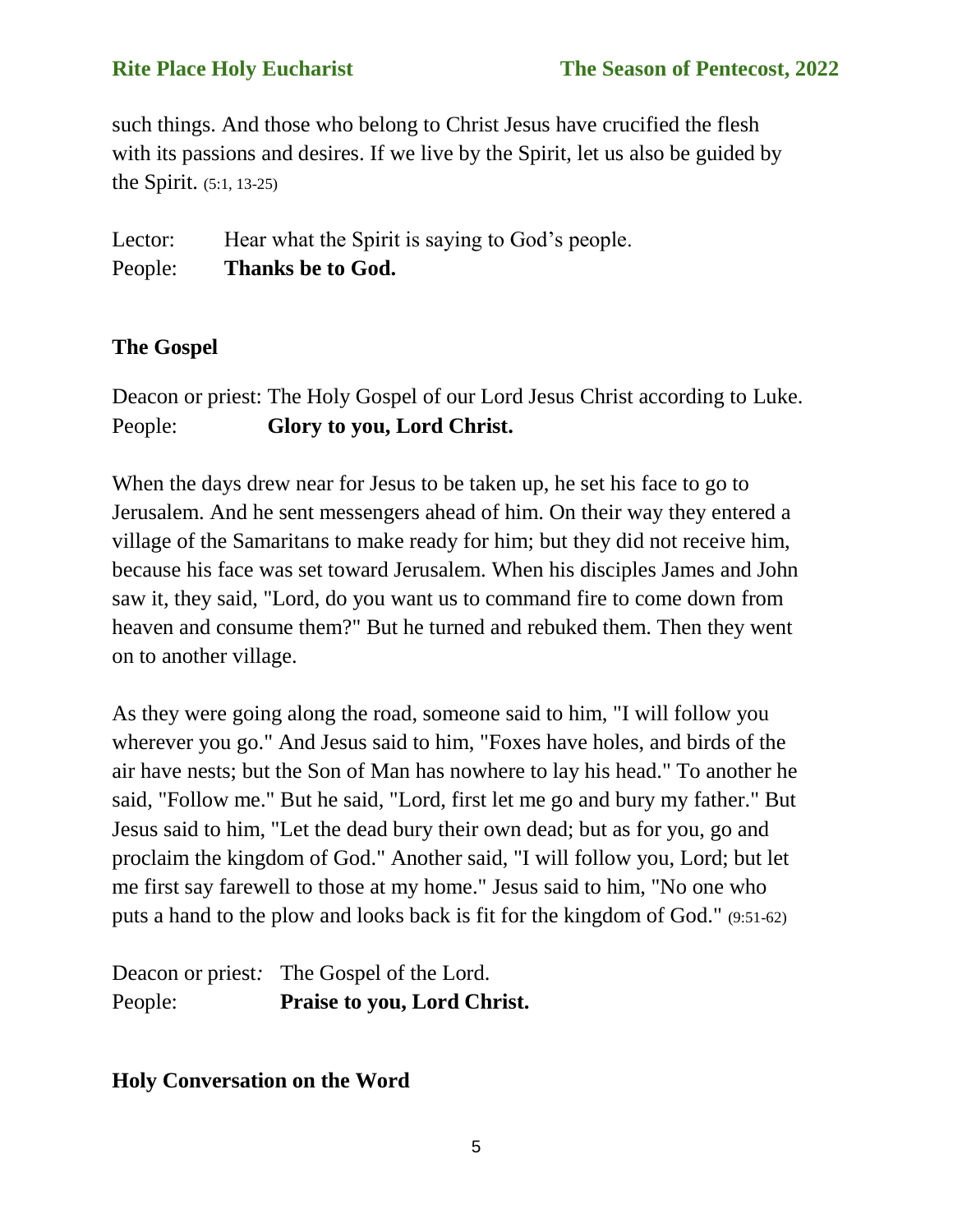# **An Affirmation of Faith**

Deacon or Priest: Let us affirm our faith.

| I believe that you, O God, created humanity, female and male,<br>in your image. |
|---------------------------------------------------------------------------------|
| I hear you, O Lord, and your call to love you with all my heart,                |
| with all my soul, with all my strength, and with all my mind,                   |
| and your command to love my neighbors as myself.                                |
| I accept others, just as you have accepted me,                                  |
| in order to bring praise to you, O God.                                         |
| I hope to shine like the stars in the universe                                  |
| as I hold out the word of life to my community.                                 |
| I am committed to growing in your knowledge and love                            |
| and to participating in the life of my faith community.                         |
| I praise you for removing my sackcloth and clothing me with yourself            |
| so that my heart may sing to you and not be silent.                             |
| I hope through Jesus the Risen One in the power of the Holy Spirit              |
| now and forever. Amen. <sup>[2]</sup>                                           |

# **Prayers of the People**

Priest: Gracious God, who knit our inmost parts before we were born and who shelters us with a strong hand, in our gratitude receive the prayers we offer as we respond to each petition saying, "Lord, have mercy."

In thanksgiving for the unity we share through our faith and resurrection in Jesus Christ, that we who have been entrusted with the gift of new life, may bring life to the world and renewed hope to our church, for this we pray. *People: Lord, have mercy.*

For the courage to hold fast to the high ideals of our calling, bringing the lamp of charity to those who live in despair and desperation, and through their cries receive the saving grace that enlightens our ministry; for this we pray.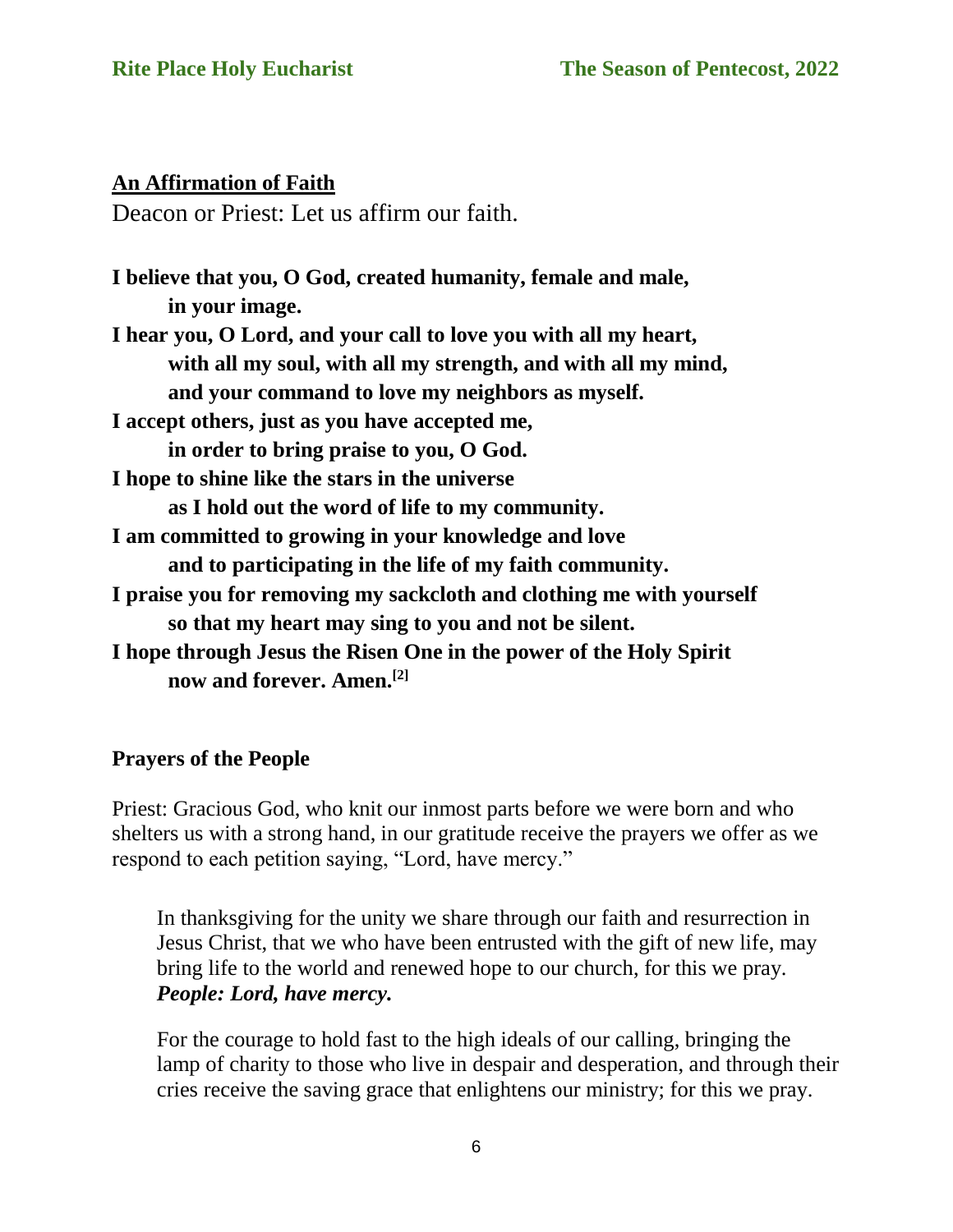# *People: Lord, have mercy.*

For a renewed sense of the body of Christ, the Church, that together with our Presiding Bishop Michael, our Bishop Deon, and all other ministers, we may rededicate ourselves in the unity of the Triune God; for this we pray. *People: Lord, have mercy.*

For the urgency to seek peace before the battle breaks, for economic justice before the weight of poverty fractures the will of nations; for this we pray. *People: Lord, have mercy.*

For the forgiveness of our sins, that the wounds we inflict on one another may be healed by the Divine Life that overcomes human frailty; for this we pray. *People: Lord, have mercy.*

For those on our parish prayer list, that they may know we lift them into the presence of God by our prayers where they are filled with the power of God's healing love. We pray for the needs and concerns of this congregation, especially \_\_\_\_\_\_\_\_\_\_\_\_\_; for these we pray.

# *People: Lord, have mercy.*

For those whose lives are approaching death, and for those who have died, remembering especially \_\_\_\_\_\_\_\_\_\_\_, that they and their loved ones may receive the comfort of the Holy Spirit; for this we pray. *People: Lord, have mercy.*

### *The Celebrant adds a concluding Collect.*

Celebrant: Eternal light, shine in our hearts. Eternal Power, be our strength. Eternal Wisdom, guide us as we serve you. Grant that with all our hearts, with all our minds, and with all our strength, we may evermore seek your presence, and by your infinite love, keep us in your holy presence. **Amen.**

Leader: Let us make our confession.

### *A moment of silence is kept.*

**Eternal Mother, Compassionate Father we confess that we have believed the lie that we are not in you and you are not in us,**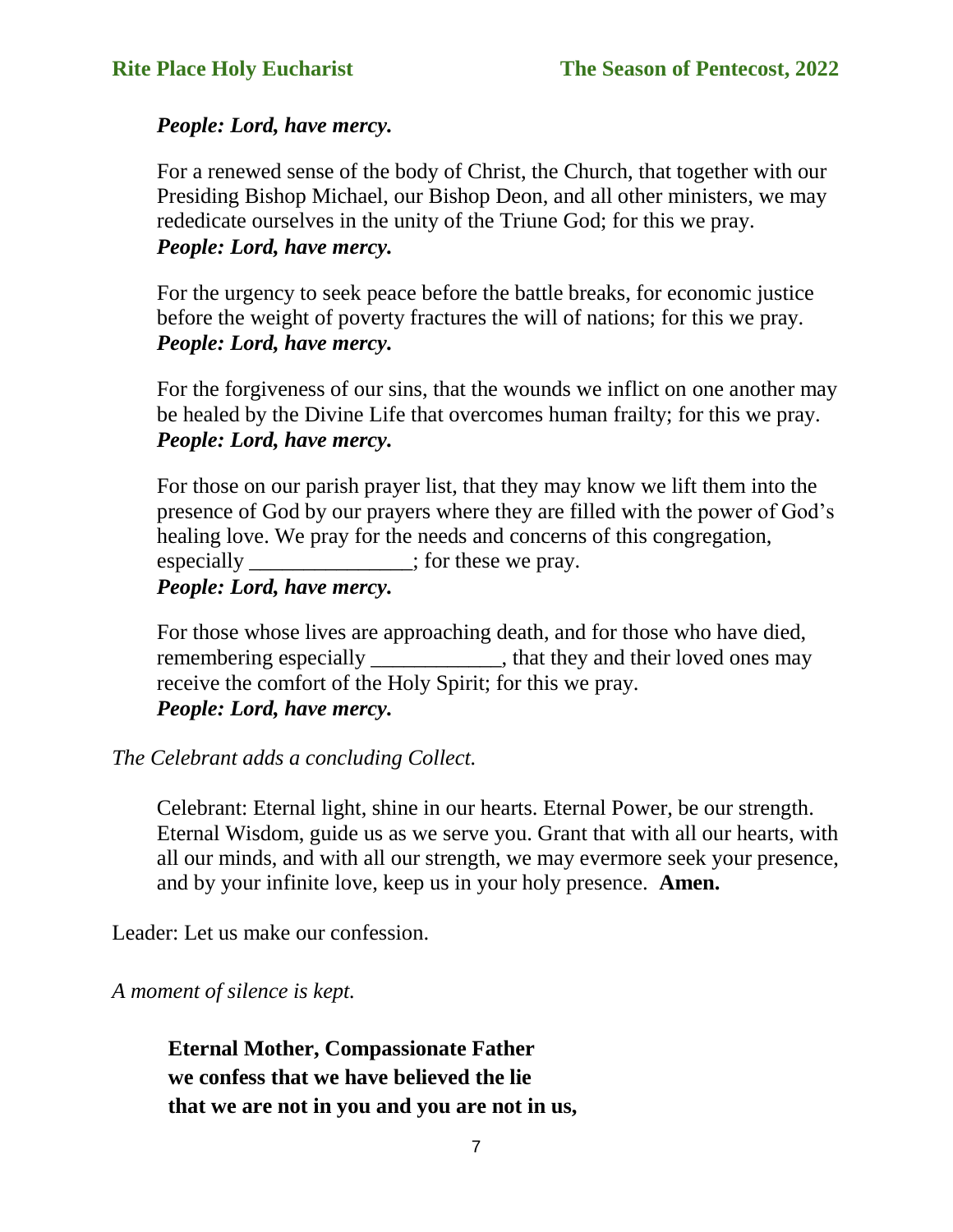**and we have lived that lie in what we have done, and by letting things go undone. We have forgotten to love you with our whole heart; we have refused to love our neighbors and we have failed to love ourselves. We are ready now to change this to receive the gift of your healing and wholeness. Knowing the frailty of our humanity, we open ourselves to the strength of your divinity. We ask you to overshadow us and breathe new life into us, for only then are we able to follow you in your way, serve the welfare of your people, and glorify your Holy Name by our lives. Amen.**

# *The Absolution.*

Celebrant: Almighty God have mercy on you, forgive you all your sins through our Lord Jesus Christ, strengthen you in all goodness, and by the power of the Holy Spirit keep you in eternal life. **All: Amen.**

# **The Peace**

Celebrant: *La paz de Cristo esté siempre con ustedes.* The peace of the Lord be always with you. People: **And also with you.**

# **The Great Thanksgiving**

Celebrant: Let us awaken our hearts and see that God is with us.

# **People: God's Spirit is here, in, around, and among us.**

Celebrant: Creator God, your daughters and sons gather as a brood under the safety of your wing, remembering the story of your great love for all you have created and re-membering ourselves to you and to all of your saints on earth and in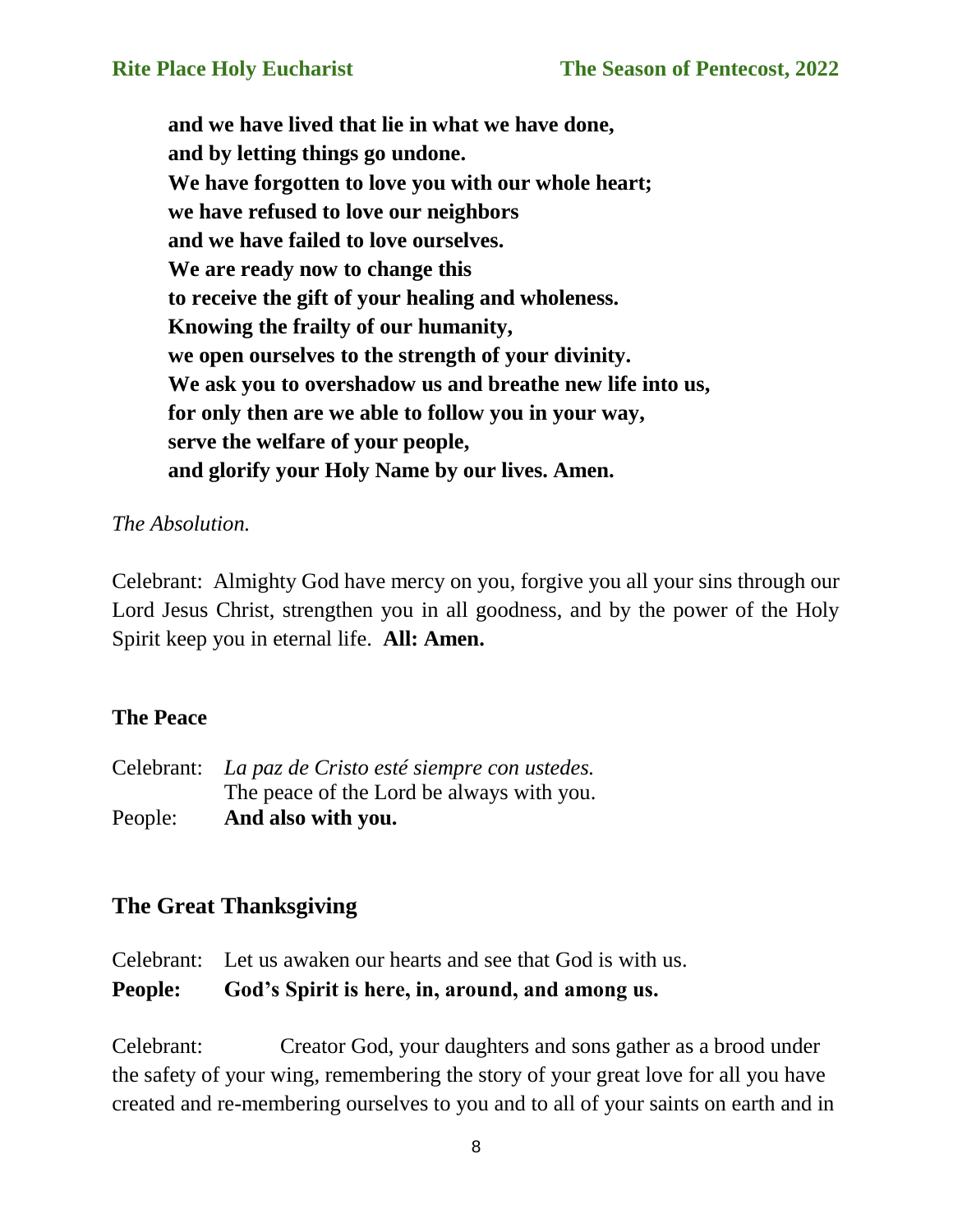heaven. Your song of praise rises up from within us and flows forth from us as with one voice we join with the heavenly chorus and sing:

# *Holy, holy, holy Lord, God of power and might. Heaven and earth are full of your glory. Blessed is the one who comes in the name of the Lord. Hosanna in the highest!*

Merciful God, your loving care for us has been offered countless times, catching us up into you every time we strayed and lost our way. Then, being kindness, you responded to our blindness, willfulness, and lostness by taking on flesh like ours, eliminating all that separated us. Expressing yourself in the person of Jesus, the Christ, we could see you, touch you, talk with you, and learn to become like you, corporal temples of the Eternal One. But we struggled to understand and surrender to such unconditional mercy, and we projected our fear onto you, onto one another, and onto your creation.

Knowing that nothing short of everything would be required for our salvation, you gathered your friends together, as you'd done so many times before. The meal was simple: bread and wine. In your hands and by your prayers, however, this simple food became holy food, the food of life.

You took the bread, and giving thanks, you broke the bread, gave it to your friends and said, 'Take, eat, this is my body which is given for you. Do this to remember me.'

Then, you took the cup of wine, and lifted it up in thanksgiving, gave it to your friends and said, 'Drink this, all of you; this is my blood of the new covenant, which is shed for you and for all for the forgiveness of sins. As often as you drink it, do this to remember me.'

Loving Christ, Gentle Guide, by the power of your unfathomable love you transformed these simple gifts of bread and wine into holy food, which you gave to your ordinary friends, transforming them into holy people.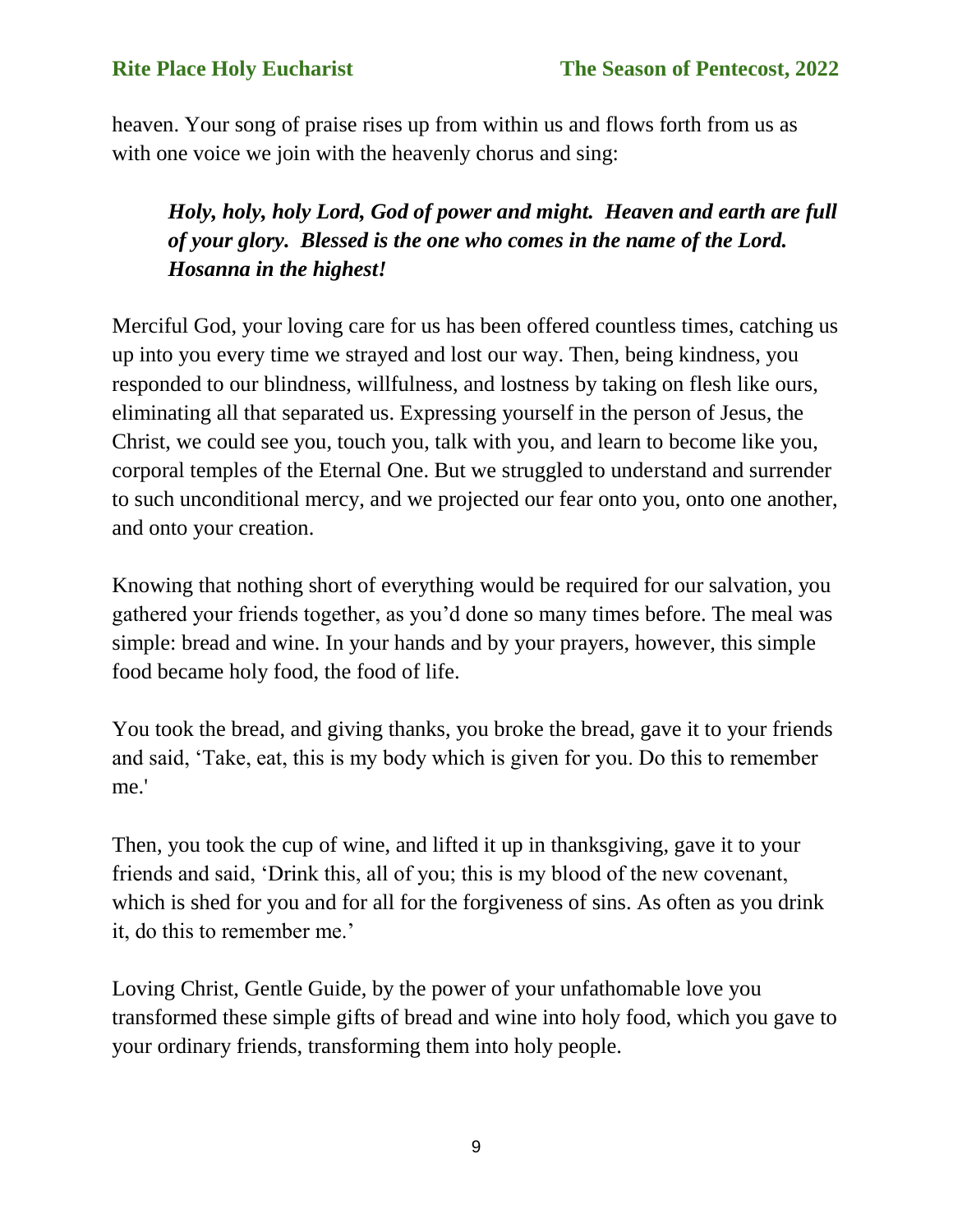+ Now bless and sanctify our simple gifts of bread and wine, making them into your body and blood, and grant that all who share this holy food are made one body, one spirit in Christ. +Bless and sanctify us also, that we may trust your choice of us to be bearers of your way, your truth, and your life into the world.

**All: We praise you, we trust you, and we surrender ourselves to you offering nothing short of everything.**

Through Christ, and with Christ, and in Christ, we honor and glorify you Motherly Father, Liberating Son, and Holy Wisdom, Trinity in Unity, now and forever. **All: AMEN!**

# **The Lord's Prayer**

Celebrant: And now, with humility and confidence, we pray:

 **Eternal Spirit, Earth-maker, Pain-bearer, Life-giver, Source of all that is and that shall be, Father and Mother of us all, Loving God, in whom is heaven: The hallowing of your name echo through the universe! The way of your justice be followed by the peoples of the world! Your heavenly will be done by all created beings! Your commonwealth of peace and freedom sustain our Hope and come on earth. With the bread we need for today, feed us. In the hurts that we absorb from another, forgive us. In times of temptation and test, strengthen us. From trials too great to endure, spare us. From the grip of all that is evil, free us. For you reign in the glory of the power that is love, now and forever. Amen. [4]**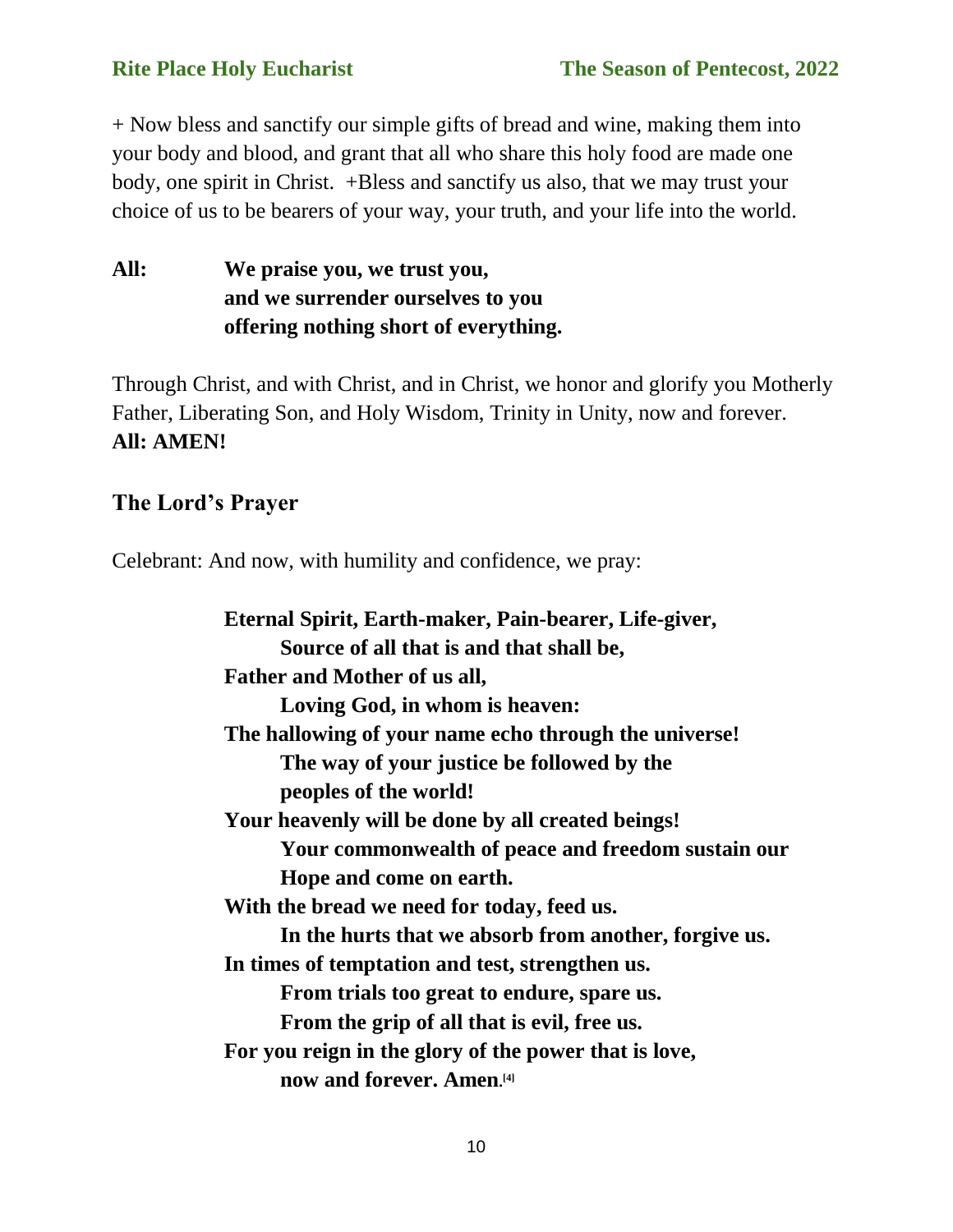Celebrant: We break this bread to share in the Body of Christ.

**People: We who are many are one body, for we all share in the one bread.**

Celebrant: If you are thirsty, drink the Fount of Life. If you are hungry, eat the Bread of Life. Blessed are all who hunger for this Bread and thirst for this Fount. **[5]**

# **PRAYER AFTER COMMUNION**

*Celebrant:* Let us pray.

**People: God of Elizabeth and Zachariah, Sarah and Abraham, Rebecca, Sarah, and Isaac; God the Divine Mother and Father of the wholeness of our being; we give you thanks for the gift of life. In your name we celebrate the special qualities that you have given us: the gift of connectedness, the gift of empathy, the gift of compassion, the gift of nurturing, the gift of insight, the gifts of flexibility and multiplicity. Guide us, gracious God, that we may claim the unique strengths of these gifts and use them to your glory in the world. Give us the wisdom to honor these attributes within ourselves that they may be used freely, fully, and always in your name.**[6] **Amen.**

**The Blessing**

God's Blessing be with you, Christ's peace be with you, the Spirit's outpouring be with you, now and always. **Amen.** *(source: Celtic, Enriching Our Worship, 70)* 

**Dismissal**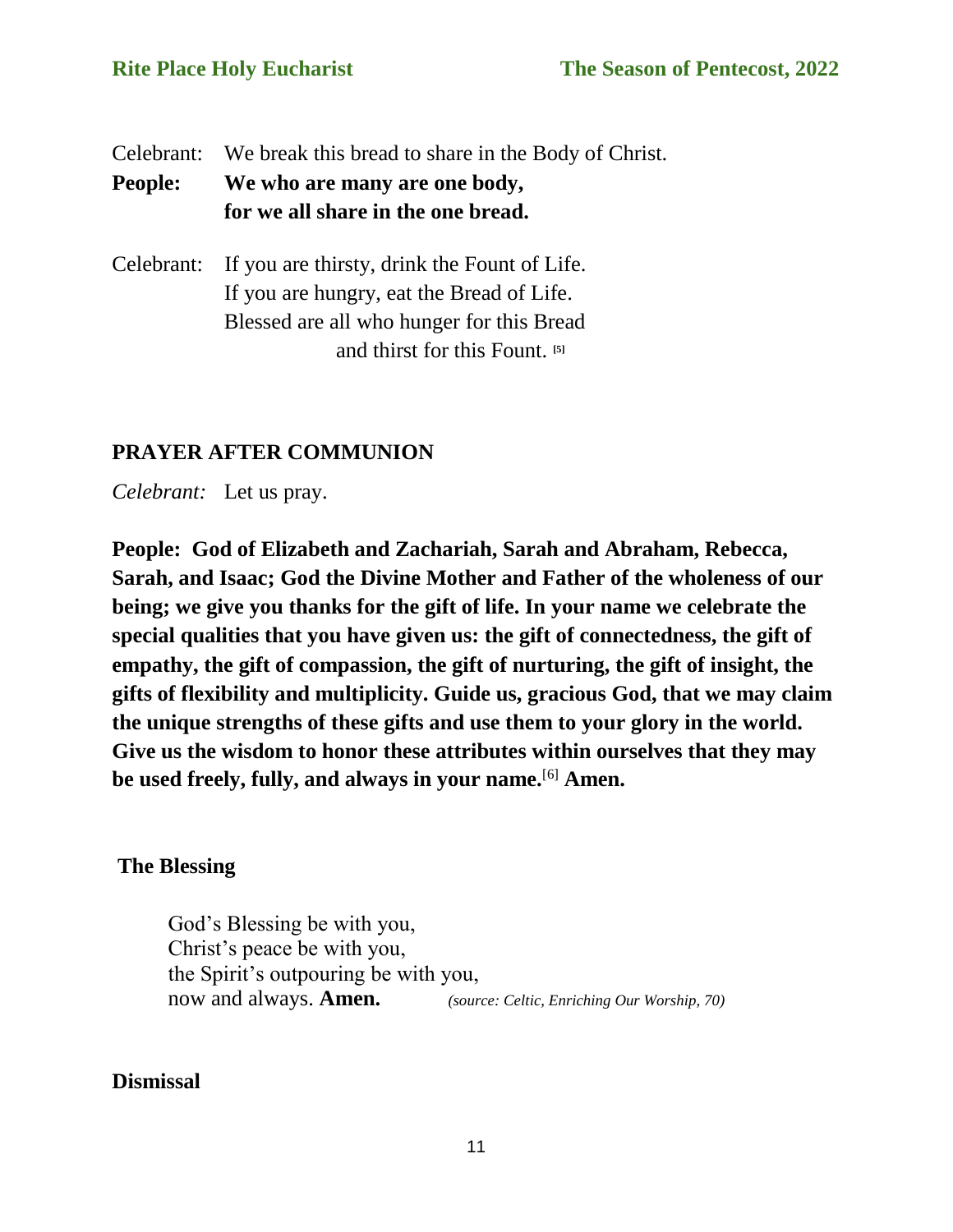*Priest* Let us bless the Lord *People* **Thanks be to God.**

The flowers on the altar are given to the glory of God.

*To make a donation for altar flowers, please contact [ccarpenter@calvaryonninth.org.](about:blank)*

This Eucharistic Prayer was developed, written and edited by The Rev. Dr. Valori Mulvey Sherer. Honoring the wealth of our tradition, all that has been borrowed or adapted is cited below.

[1] "prayer of devotion" by Dr. Karen A. Eshelman, *Women's Uncommon Prayers,* 223.

[2] "An Affirmation of Faith,", S*he Who Prays, 23*

[3] "For Love's Sake," *She Who Prays,23. The responses were adapted by The Rev. Dr. Valori Mulvey Sherer, 2019.*

[4] "Night Prayer," A New Zealand Prayer Book (Anglican Church in Aotearoa, New Zealand and Polynesia), 181.

[5] "Fraction Anthems,' *Enriching our Worship 1, Morning and Evening Prayer, The Great Litany, The Holy Eucharist (Church Publishing Company, NY, 1997), 69*

[6] "A Woman's Special Gifts of Leadership" by Dr. Kay Collier-Sloane, *Women's Uncommon Prayers* 14. *Adapted by The Rev. Dr. Valori Mulvey Sherer, 2019.*

# **Calvary's Prayer List**

Click [PRAYER LIST](https://drive.google.com/file/d/1OzF3G-MIq141273XXDTH17B_GJtNmiT1/view?usp=sharing) to view, download, or print the current Prayer list. *New names may be added to the prayer list by emailing the [church office.](mailto:ccarpenter@calvaryonninth.org)*

**For Health of Body and Soul (BCP p. 460)** May God, the Father bless you, God the Son heal you, God the Holy Spirit give you strength. May God the holy and undivided Trinity guard your body, save your soul, and bring you safely to his heavenly country; where he lives and reigns for ever and ever. Amen

# **Calvary Episcopal Church Announcements**

June 26, 2022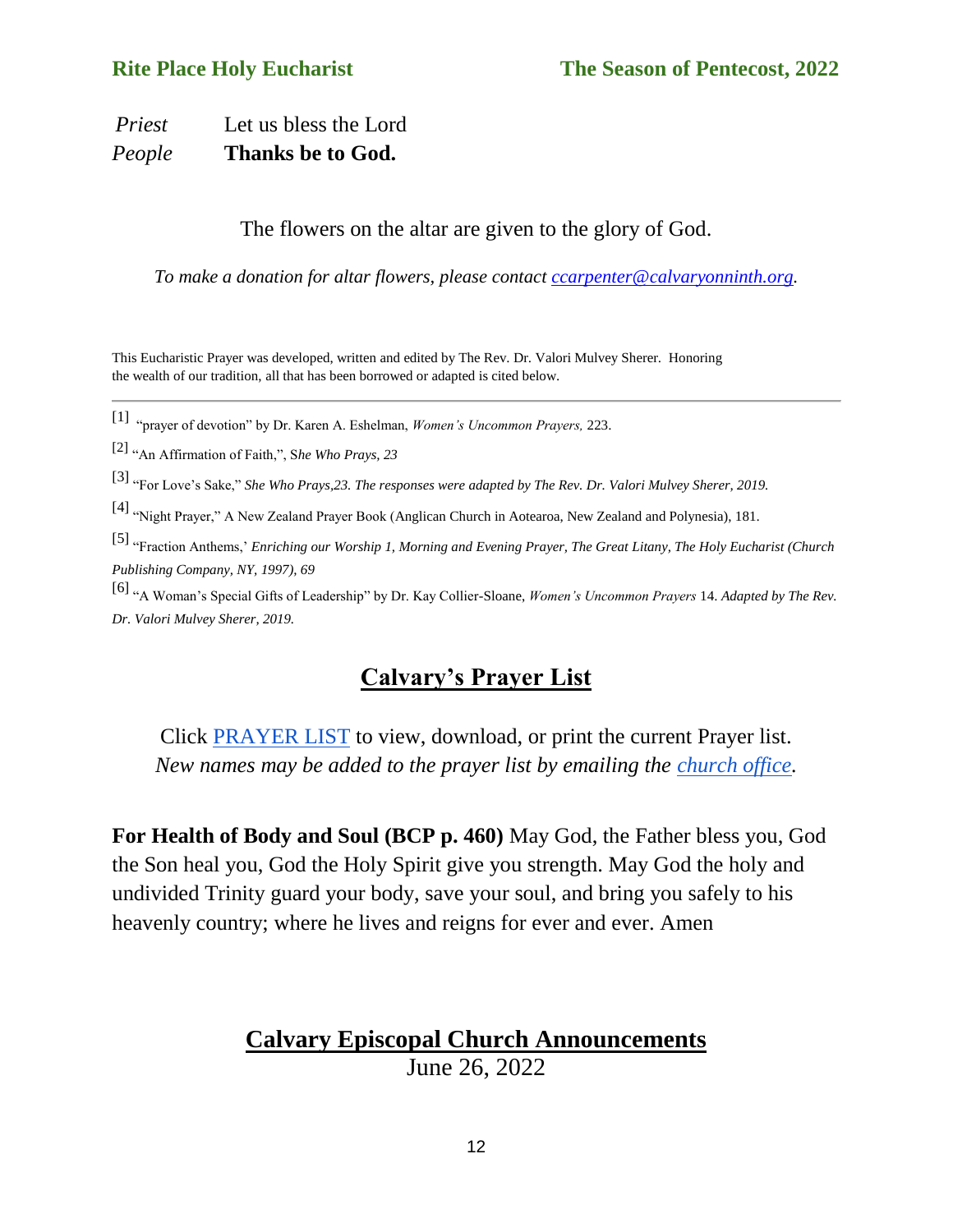**Welcome visitors!** We're glad that you are here today. We would love to get to know you and invite you to complete one of the welcome cards in the pews and place it in the basket in the front on your way out, or hand it to one of the ushers. **Masks are Strongly Recommended at Calvary** - Because the COVID19 risk level has increased to medium in Columbia, masking is required at worship services and strongly recommended for other activities at Calvary. Thanks as always for your cooperation, and stay healthy out there!

**Many thanks to our section leaders this spring, Emma Rowden and Jack**  Grant. This morning is their last service with us for this academic year. They have added so much to our choir! We are deeply appreciative! - Ed Hanson, Director of Music

**Homeless Jesus Statue** – Missouri United Methodist Church is dedicating a statue of Homeless Jesus which was donated by an anonymous donor in honor of MUMC's work with starting Room at the Inn in our community. MUMC was only one of many of the faith communities, including Calvary, who started and maintained RATI over the years. The official dedication is at noon on Sunday, June 26, but Connie Carpenter would like to invite Calvary Parishioners to come across the street after the 11:15 am service to share in the dedication and celebration of our past, present, and future work with unhoused people.

**Saturday Café Begins July 2!** We are thrilled to announce that the Café is returning to the parish hall! This outreach ministry provides a delicious, homemade breakfast for those in need in our community every Saturday in July, August, and September. If you are new to volunteering at Calvary, you might start by designating one weekend a month to help out at the Café. Volunteers contribute by purchasing, preparing, and serving food, organizing clothing donations, and helping guests at the "free store." We typically arrive around 7:15 AM and wrap up operation around 9:45. For more information and the sign up link, see Calvary Email News.

**Loaves & Fishes on July 3** – We know it's Sunday of the July 4th weekend and some of you may be away. Anyone that's available to provide food for the Sunday night meal is invited and welcome to join. We'd like to serve a dinner of nice Sandwiches with any meat or vegan choice, in buns, hoagies or bread, side items of your choice, tossed salad plus the regular fresh fruit, hard boiled eggs, bottled water, lots of coffee, lemonade, and homemade desserts. For more information and the sign up link, see Calvary Email News.